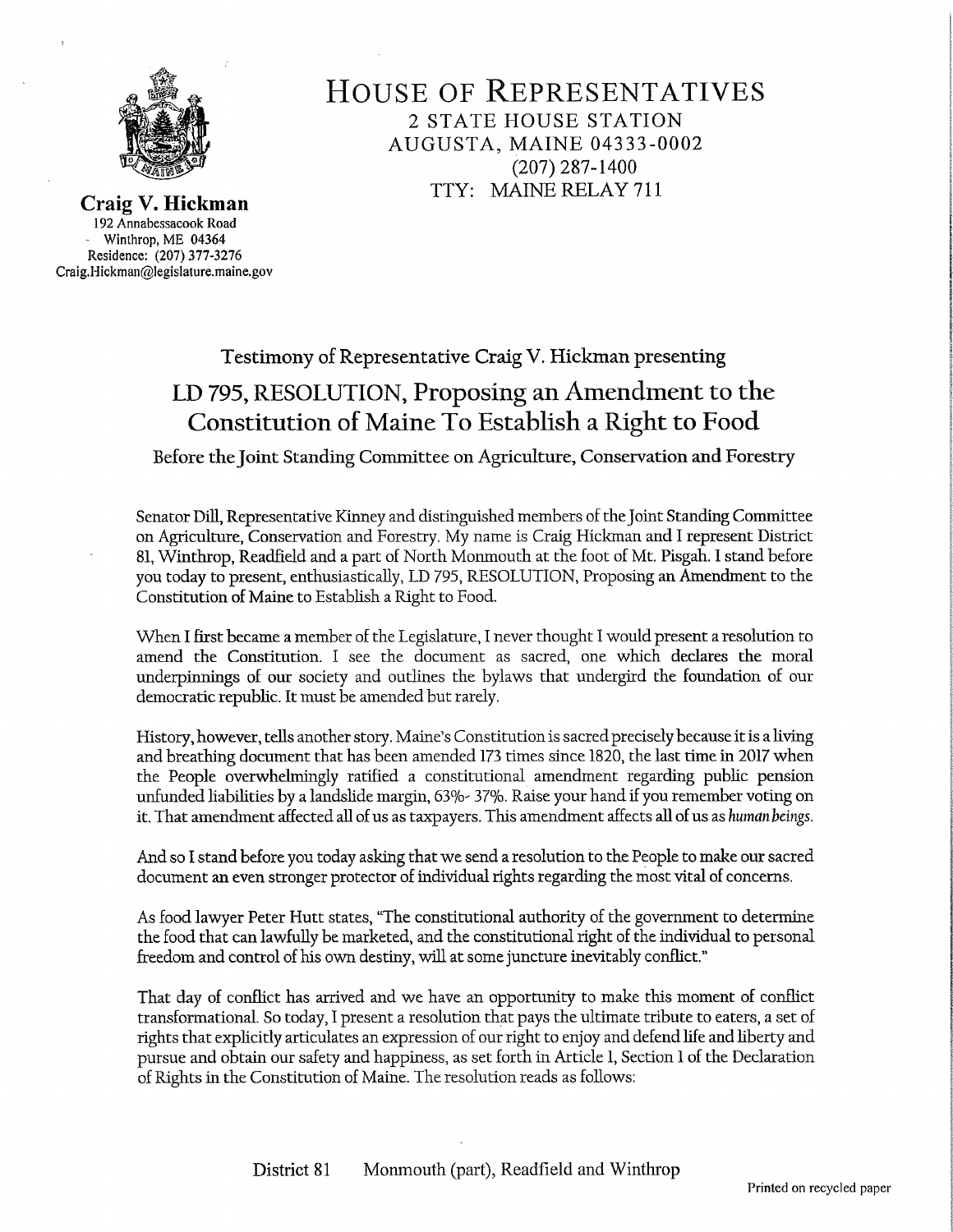Section 25. Rights to Food and Food Sovereignty and Freedom from Hunger. All individuals have a natural, inherent and unalienable right to food, including the right to acquire, produce, process, prepare, preserve and consume the food of their own choosing by hunting, gathering, foraging, farming, fishing, gardening and saving and exchanging seeds or by barter, trade or purchase from sources of their own choosing, for their nourishment, sustenance, bodily health and well-being, as long as an individual does not commit trespassing, theft, poaching or other abuses of private property rights, public lands or natural resources in the acquisition of food; furthermore, all individuals have a fundamental right to be free from hunger, malnutrition, starvation or endangerment of life from the scarcity of or lack of access to nourishing food.

Now this isn't my first up-to-bat and so this language is much the same as the language that received two thirds of a vote in the House Representatives in the 127th Legislature. That measure had been carried over to the Second Regular Session to address concerns raised by some legislators and citizens that this amendment could somehow be misconstrued to grant greater governmental authority over providing food to people, rather than securing and protecting individual rights (it does not); or that it would promote trespassing and theft (it does not). Even though no one interprets the right to keep and bear arms to mean the state must provide all people with firearms or that people have a right to steal them, I considered seriously all concerns. I sought input from Republicans and Democrats, Independents and Libertarians, conservatives and progressives, allies and foes, farmers and fishermen, chefs, cottage food producers, homesteaders and lawyers until the language was right. Like a big community pig roast barbecue, then, as now, the amended version before us reflects the collaborative effort of many, and I thank them all. We won the support of the Maine State Grange, while the Maine Farm Bureau changed its position from opposition to monitor——neither for nor against, if you will.

In a moment, I will tell you Why I believe we need to put this in writing, why it rises to the level of a constitutional amendment, but first I want to say that this resolution, if ratified, will not invalidate state food laws or regulations currently on the books, will not invalidate any hunting or fishing laws or regulations currently on the books, and will not keep the requisite departments from enforcing those same regulations. If this resolution requires more—or less—language to make that clearer, then let it be so. For example, we could end up with simply this:

Section 25. Right to Food. All individuals have a natural, inherent and unalienable . right to food, including the right to acquire, produce, process, prepare, preserve and consume and to barter, trade or purchase the food of their own choosing from the sources of their own choosing, for their own nourishment, sustenance, bodily health and well-being.

Period. Wherever the language ends up, LD 795 is, ultimately, about freedom of choice, access to nourishing food, food self~sufficiency, food security, freedom from hunger and malnutrition. LD 795 is about food sovereignty, individual responsibility and our basic fundamental right to work out our own nutrition regimen free from unnecessary interference.

So, no matter what else you have heard or will hear, this resolution, if adopted, will not invalidate state food laws or regulations currently on the books, will not invalidate any huntingor fishing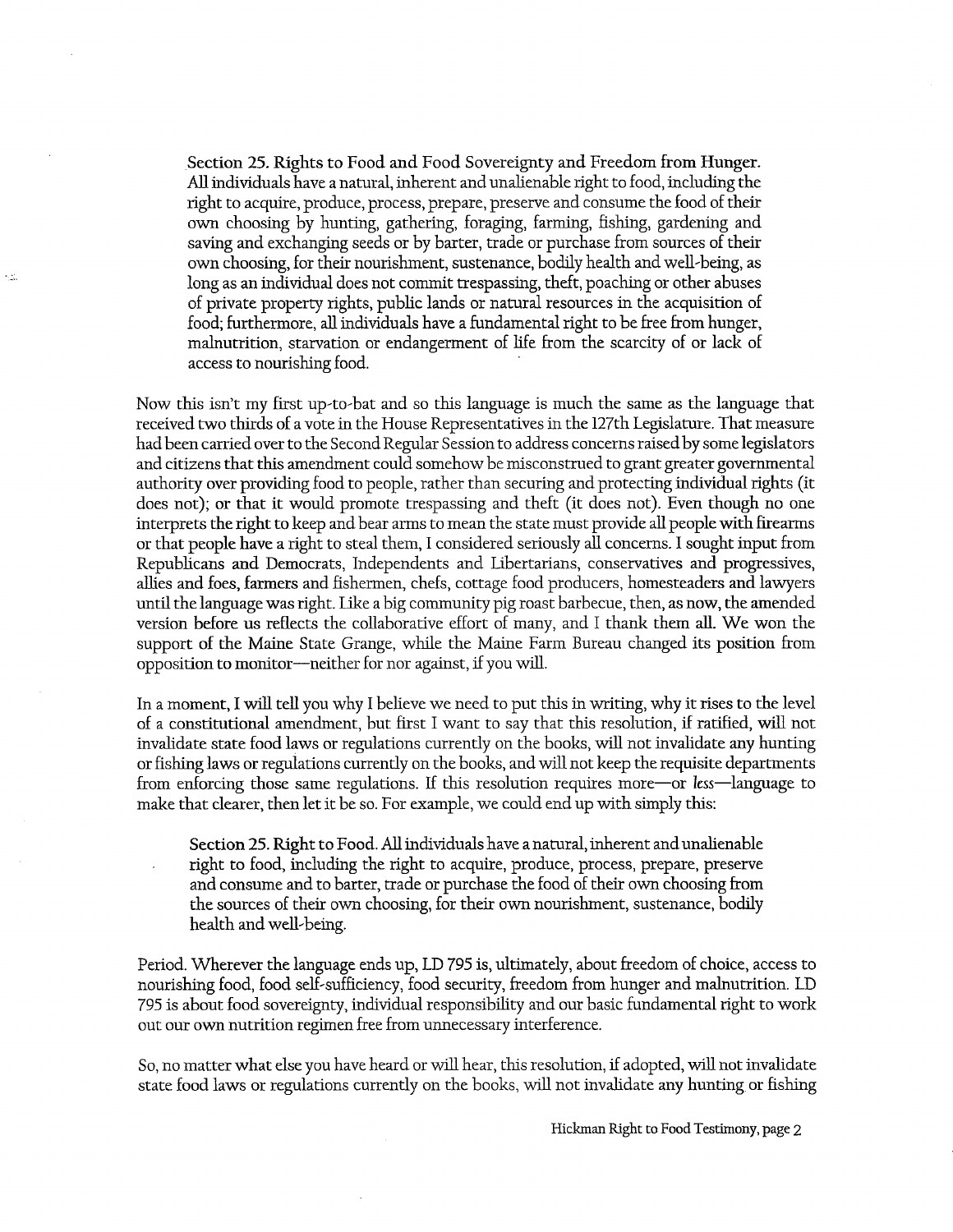laws or regulations currently on the books, and Will not keep the requisite departments from enforcing those same regulations.

This is true, Senator Dill, Representative Kinney, because this resolution, if adopted, does not change one single Word of statute. To the contrary, it adds a set of rights to the Constitution, a firm foundation upon which sound public policy can be built.

But, first, we must send it to the ballot box.

"

Federal policy largely determines What We have available to eat, even here in Maine; or especially here in Maine. We currently import 90% of the food we consume. Hence, the food produced in the industrial food system is ours for the taking, and it is taking us to epidemic addictions to salt, sugar, and fat, taking us to chronic diseases and slow death. Malnutrition, diabetes, obesity, Alzheimer's, endocrine disorders, hypertension, heart disease, and cancer are all linked to the socalled Western Diet. The federal farm bill has contributed directly to these public health disasters. As Marion Nestle, a World»renoWned nutritionist, speaking exclaims:

The farm bill matters. It is crucial to practically everything about our food system: what crops get subsidized, how much foods cost, how land is used and whether low»income Americans have enough to eat. Whether you are rich or poor, much about your food choices is shaped by what's in this bill's 357 printed pages.

If you examine how its incentives line up, you quickly see that it strongly favors the industrial agriculture of the Midwest and South over that of the Northeast and West; methods requiring chemical fertilizers, pesticides and herbicides over those that are organic and sustainable; and commodity crops for animal feed and ethanol rather than "specialty" crops (translation: fruits and vegetables) for human consumption. Because its benefits are proportionate to production levels, it promotes crop overproduction. This makes food hugely competitive and forces the manufacturers of processed foods and drinks to do everything possible to encourage sales of their products. The result is a food environment that encourages overeating of highly caloric, highly processed foods, but discourages consumption of healthier, relatively unprocessed foods.

According to Michael Moss, Pulitzer Prize-winning investigative journalist and author of the top New York Times bestseller "Salt Sugar Fat: How the Food Giants Hooked Us," this harmful food system is promoted by the biggest food manufacturers in the world and defended by the very agencies that are supposed to protect the public.

In 2010, the Food and Drug Administration (FDA), which regulates 80% of the country's food, declared in U.S. District Court that people have "no fundamental right to obtain the food they wish" and therefore have "no fundamental right to their own bodily and physical health."

<sup>I</sup>strongly disagree. Ibelieve a majority of Maine people also disagree. LD 795 is before us precisely so that We may find out. As Maine goes, so goes the nation.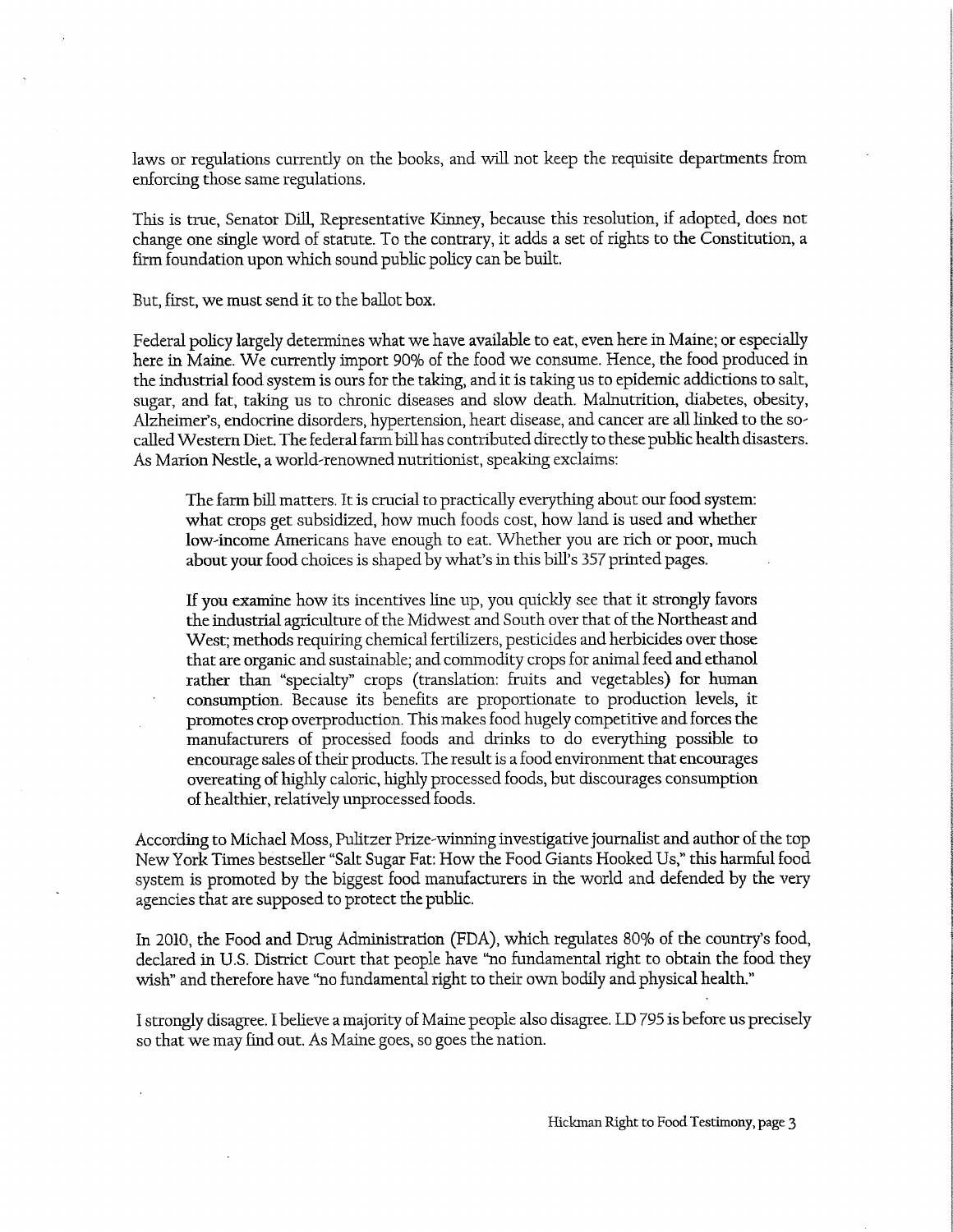In that same 2010 case, the FDA also claimed that "there is no deeply rooted historical tradition of unfettered access to foods of all kinds."

Now I would say that's in insult to all our ancestors, Senator Dill, Representative Kinney. Our ancestors ate wild turtle soup, steamed snails, fried grasshoppers, fire»roasted gmbs, and raw fish eggs, and lived to tell about it. Our ancestors figured out how to make hog intestines, pig feet, beef tongue and brains, chicken hearts, thymus glands and pork belly taste good.

And lived to tell about it.

Fast forward several centuries, and the government agencies that are supposed to ensure food safety didn't seem to care much about the quality of the meats available in the neighborhood grocery stores during my childhood in Milwaukee. For the exchange of our food stamps our hard earned money, the only chicken available would be so yellow with age and degradation, my mother would soak it overnight in vinegar and lemon water to kill whatever might live on it, then stew it for hours in a pressure cooker to kill anything else. In the last 20 minutes or so, she would drop dumplings in the savory pot liquor and build a part of heaven smack dab in the middle of our kitchen.

We lived to tell about it.

The only beef steaks and pork chops available were so gray we felt safe to eat them only after they were charred past well-done in the oven's bottom broiler and then smothered in homemade gravy and sauteed wild mushrooms our neighbors foraged on weekend camping trips.

We lived to tell about it.

When yellow chicken and gray beef steaks were among the only animal protein choices available to us at the store, it was no surprise, then, that my father would go hunting with the other fathers in our neighborhood to score opossum, raccoon, squirrel and rabbit, all of which went into the pressure cooker with his garden/grown carrots, potatoes, celery and onions to create a wild game stew so good I could never eat enough. Or, he would fish for perch or trout in Wisconsin's pristine lakes and slow cure the fish, sometimes whole, sometimes fileted, in his hand/built smoker for longer keeping.

## We lived to tell about it.

No deeply rooted historical tradition of unfettered access to foods of all kinds? That's revisionist history, at best; a misleading fantasy, at worst. If we the People can't find what we want at the supermarket, corner store or farmers market, or if we can t produce it ourselves, then we will find it elsewhere.

## Food is life.

When one in four children among us goes to bed hungry every night, we must do better. We cannot allow a single one of us to go hungry for a single day. Maine has all the natural resources and the hard-working, independent-spirited, and resourceful people who will make a way out of

Hickman Right to Food Testimony, page 4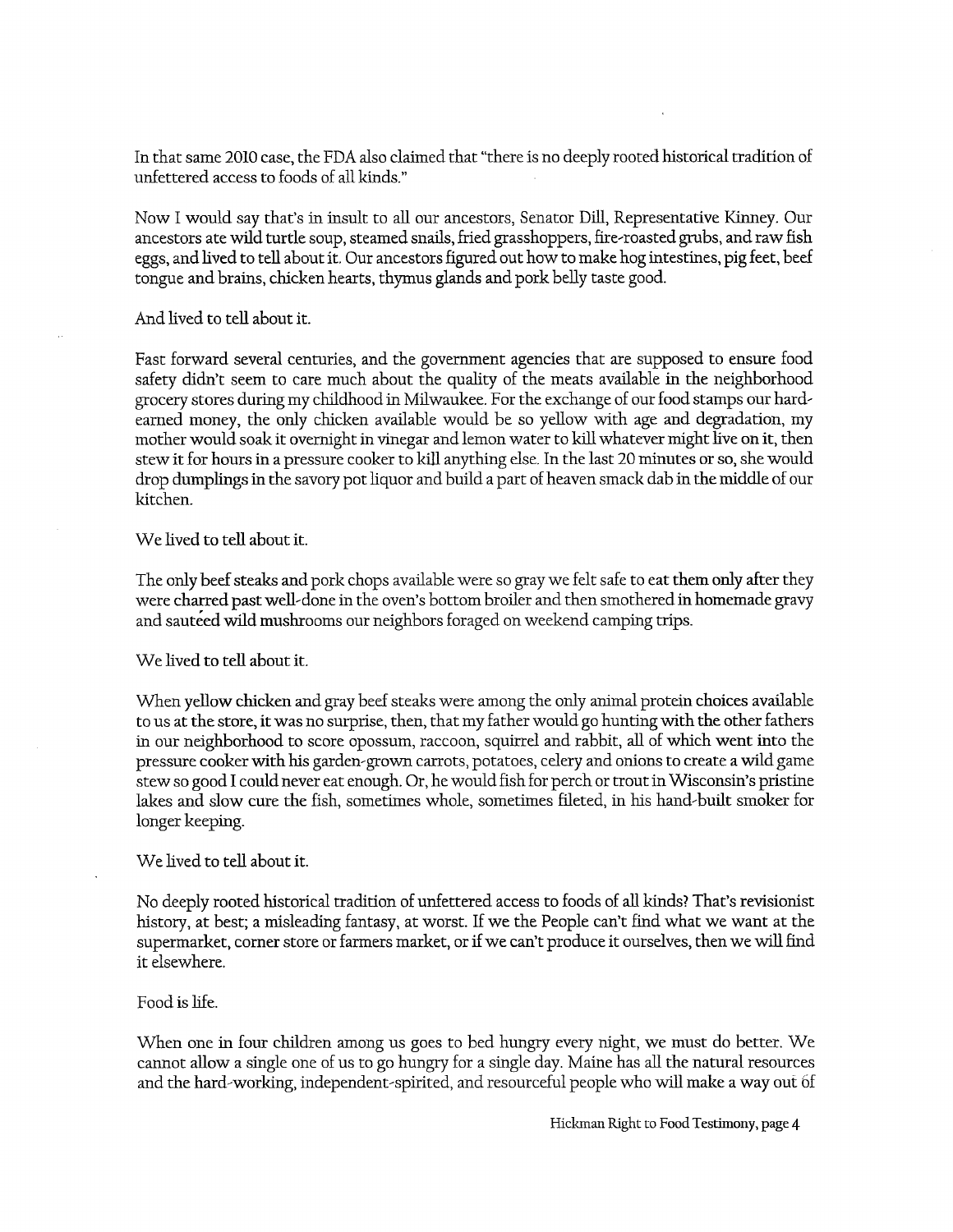no way. We Will find and feed ourselves the food We want to eat. This is our right, Senator Dill, Representative Kinney, and I am here to tell about it.

As more people become informed about industrial agriculture through documentaries like Food, Inc." and the writings of Wendell Berry, we seek nutrient-dense food from our neighbors and friends, small food producers and homesteaders who produce wholesome food free from chemical preservatives, soy fillers, antibiotics, artificial flavors and colors, clever rearrangements of corn, and who knows what else. just ask the folks in the 54 towns and cities in every county that have adopted Food Sovereignty Ordinances to date, including right here in Augusta, our state capitol.

The substantive due process clauses of the Fifth and Fourteenth Amendments to the United States Constitution provide that no person shall "be deprived of life, liberty, or property, without due process of law." Obtaining the food we wish to eat is so basic to our lives, our liberty and our property that it is inconceivable that a right to food choice would not be protected under the Constitution of the United States.

But, the FDA says NO.

Well, in our Constitution, let the People of Maine say YES.

More than three decades ago, the People of this great State, through their representatives, declared that it is policy of the State to be food self-sufficient. And yet we import 90% of the food we consume. Something is wrong with this picture, and we can take a bold step today to paint <sup>a</sup> better one.

As Virginia farmer ]oel Salatin asserts, More food choice, more food producers, and more community-embedded food options increase food production, food availability, food price competition, and ultimately benefits everyone, including the hungry.

"I can't imagine a more basic human right, a more bipartisan issue, than protecting my right to choose my body's food. Who could possibly think that such freedom of choice should be denied? We allow people to smoke, shoot, preach, home educate, spray their yards with chemicals, buy lottery tickets, and read about the Kardashians: wouldn't you think we could let people choose their food?

Let the People of Maine say YES.

"It is time to give us back the food freedom our ancestors enjoyed," Salatin continues. "Freedom is not a focus group exercise. If we can't taste freedom, we can only talk about it, and that leaves liberty hollow. It's time for us to embrace the innovation and food security solutions that granting a fundamental right to food engenders.

Let the People of Maine say YES.

Senator Dill, Representative Kinney, distinguished members of the ]oint Standing Committee on Agriculture, Conservation and Forestry, our courts have yet to recognize the right to food choice

Hickman Right to Food Testimony, page 5

2

E §